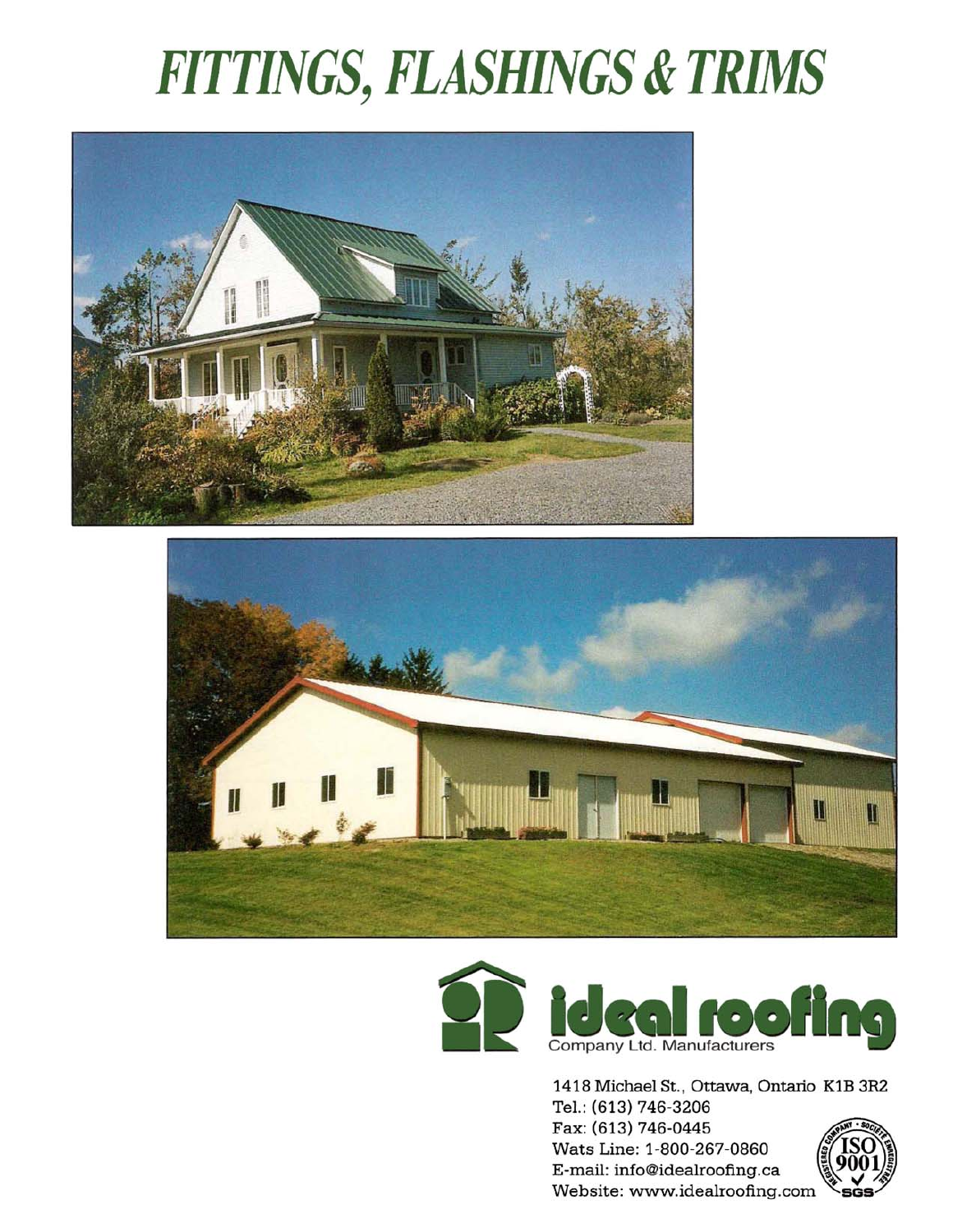

\*\*\*Foam Closures sold separately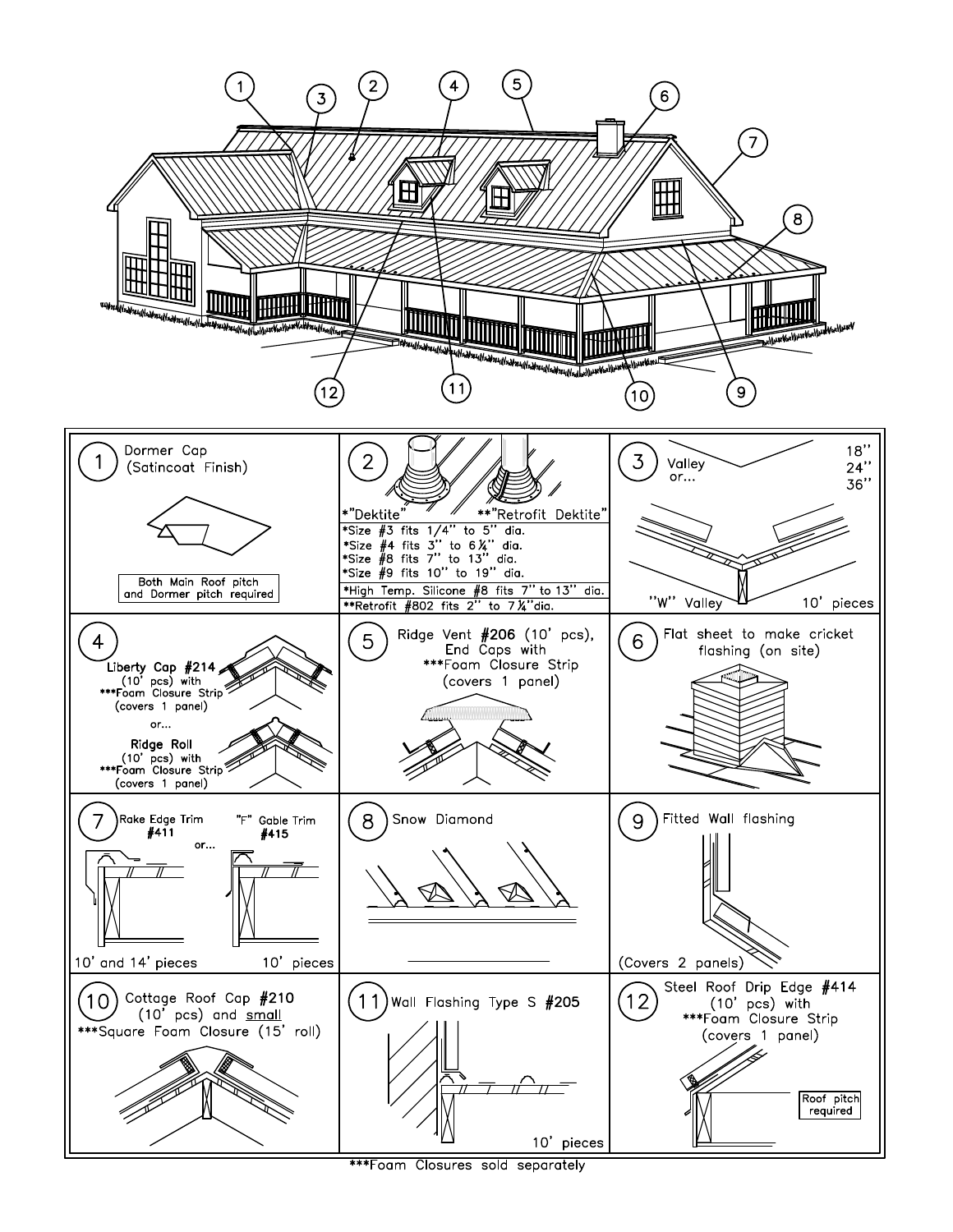

\*\*\*Foam Closures sold separately